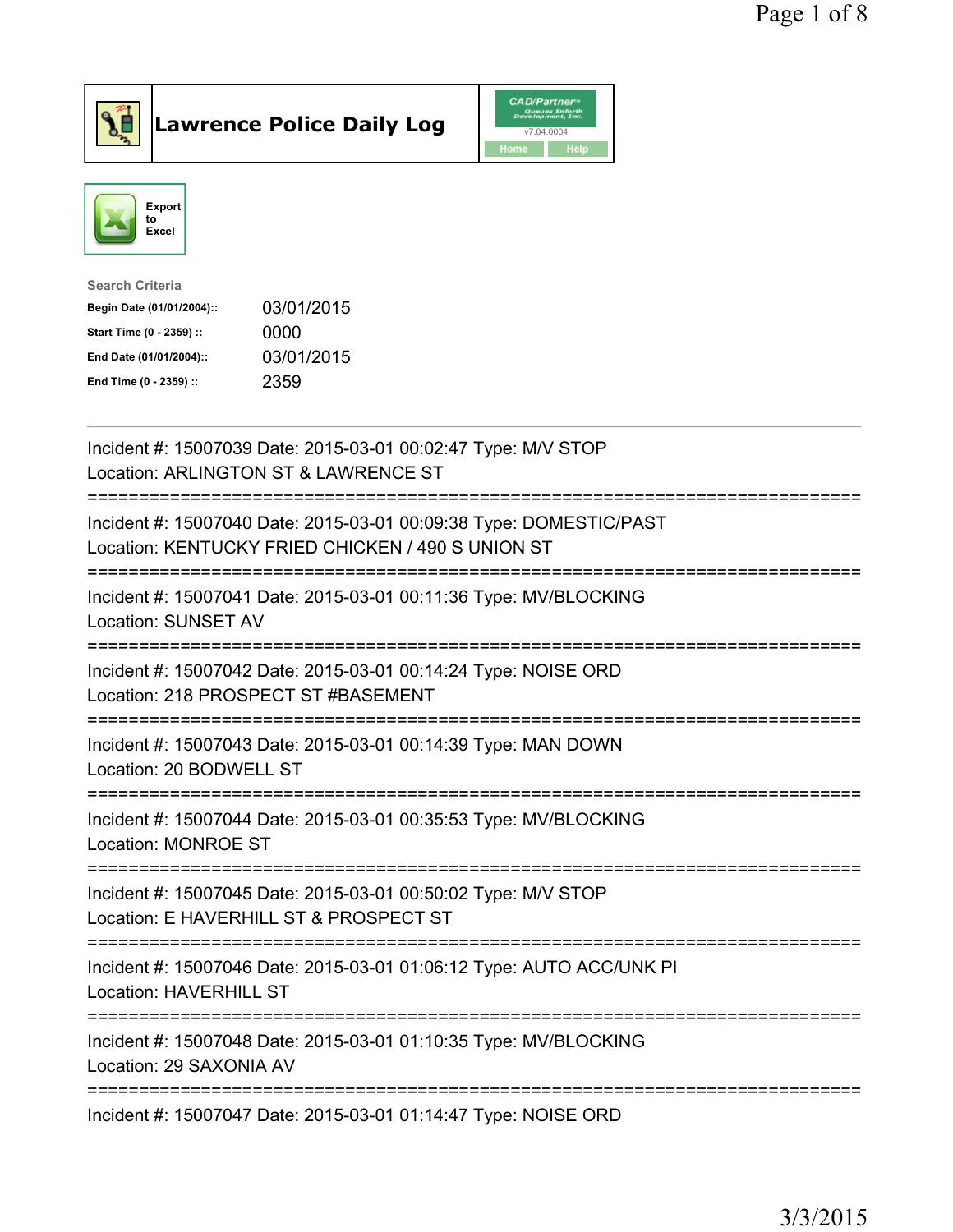| Location: 6 LAFAYETTE AV                                                                                                                             |
|------------------------------------------------------------------------------------------------------------------------------------------------------|
| Incident #: 15007049 Date: 2015-03-01 01:18:24 Type: NOISE ORD<br>Location: 383 HAMPSHIRE ST                                                         |
| Incident #: 15007050 Date: 2015-03-01 01:21:42 Type: HIT & RUN M/V<br>Location: HAVERHILL ST & LAWRENCE ST<br>====================================== |
| Incident #: 15007051 Date: 2015-03-01 01:30:52 Type: NOISE ORD<br>Location: 10 CHESTNUT ST                                                           |
| ====================================<br>Incident #: 15007052 Date: 2015-03-01 01:32:34 Type: VIO CITY ORD<br>Location: HIGH ST & PLATT ST            |
| ===================================<br>Incident #: 15007053 Date: 2015-03-01 02:17:16 Type: ALARM/BURG<br>Location: DUNKIN DONUTS / 50 S BROADWAY    |
| Incident #: 15007054 Date: 2015-03-01 02:19:43 Type: LOUD NOISE<br>Location: 6 LAFAYETTE AV                                                          |
| Incident #: 15007055 Date: 2015-03-01 02:29:14 Type: DOMESTIC/PROG<br>Location: 125 LOWELL ST #3                                                     |
| Incident #: 15007057 Date: 2015-03-01 02:33:35 Type: SUS PERS/MV<br>Location: ESSEX TOWERS / 45 BROADWAY                                             |
| Incident #: 15007056 Date: 2015-03-01 02:35:59 Type: ASSSIT OTHER PD<br>Location: CORNISH ST & JACKSON ST                                            |
| Incident #: 15007058 Date: 2015-03-01 02:37:16 Type: NOISE ORD<br>Location: 1 LEA ST #2                                                              |
| Incident #: 15007059 Date: 2015-03-01 03:05:14 Type: DOMESTIC/PROG<br>Location: 126 FARNHAM ST FL 3                                                  |
| Incident #: 15007060 Date: 2015-03-01 03:08:37 Type: SUS PERS/MV<br>Location: 20 KNOX ST #44 FL 2                                                    |
| Incident #: 15007061 Date: 2015-03-01 03:09:24 Type: SUICIDE ATTEMPT<br>Location: 11 BAILEY ST #2                                                    |
| Incident #: 15007062 Date: 2015-03-01 03:16:57 Type: MEDIC SUPPORT<br>Location: 307 E HAVERHILL #1                                                   |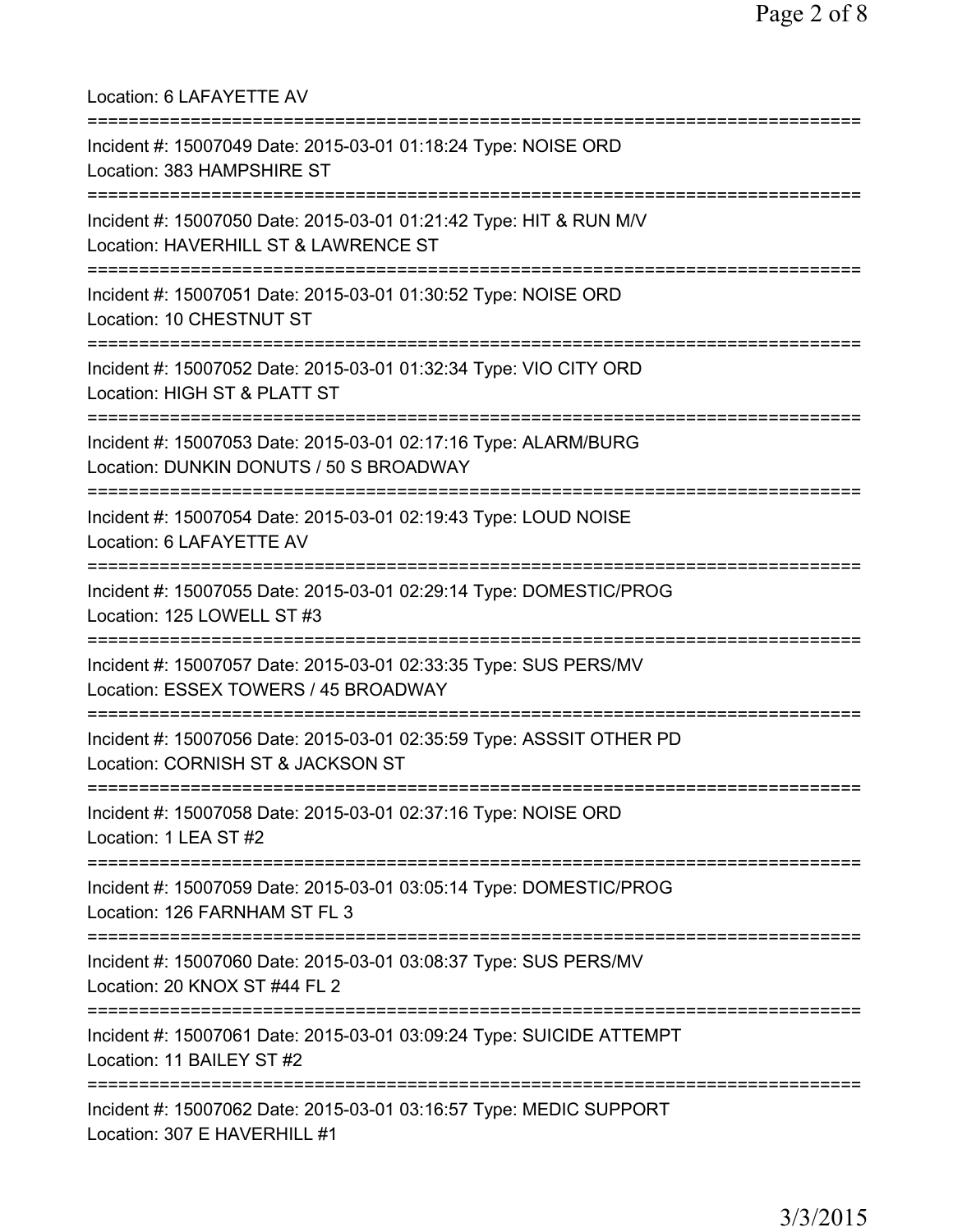| Incident #: 15007063 Date: 2015-03-01 03:28:03 Type: DISORDERLY<br>Location: 20 KNOX ST                                                        |
|------------------------------------------------------------------------------------------------------------------------------------------------|
| Incident #: 15007064 Date: 2015-03-01 03:32:34 Type: LOUD NOISE<br>Location: 17 N PARISH RD                                                    |
| Incident #: 15007065 Date: 2015-03-01 03:38:11 Type: ALARM/BURG<br>Location: SHOWCASE CINEMA / 6 CHICKERING ST                                 |
| Incident #: 15007066 Date: 2015-03-01 03:43:09 Type: NOISE ORD<br>Location: 13 SAUNDERS ST FL 3                                                |
| Incident #: 15007067 Date: 2015-03-01 03:55:52 Type: UNKNOWN PROB<br>Location: BROADWAY & HAVERHILL ST                                         |
| ========================<br>Incident #: 15007068 Date: 2015-03-01 04:08:20 Type: THREATS<br>Location: LAWRENCE GENERAL HOSPITAL / 1 GENERAL ST |
| Incident #: 15007069 Date: 2015-03-01 04:13:29 Type: M/V STOP<br>Location: MERRIMACK ST & PARKER ST<br>==============================          |
| Incident #: 15007070 Date: 2015-03-01 04:36:06 Type: SUS PERS/MV<br>Location: 130 BUTLER ST #1<br>=============                                |
| Incident #: 15007071 Date: 2015-03-01 05:44:47 Type: ALARM/BURG<br>Location: GRAPHIC LITHO / 130 SHEPARD ST                                    |
| Incident #: 15007072 Date: 2015-03-01 06:47:10 Type: AUTO ACC/PI<br>Location: FERGUSON ST & S BROADWAY                                         |
| Incident #: 15007073 Date: 2015-03-01 07:38:50 Type: ALARM/BURG<br>Location: 334 LOWELL ST                                                     |
| Incident #: 15007074 Date: 2015-03-01 08:27:40 Type: MV/BLOCKING<br>Location: 13 WENDELL ST                                                    |
| Incident #: 15007075 Date: 2015-03-01 09:08:54 Type: SUS PERS/MV<br>Location: 31 AMES ST                                                       |
| Incident #: 15007076 Date: 2015-03-01 09:24:46 Type: ALARM/BURG<br>Location: CENTRAL CATHOLIC / 300 HAMPSHIRE ST                               |
|                                                                                                                                                |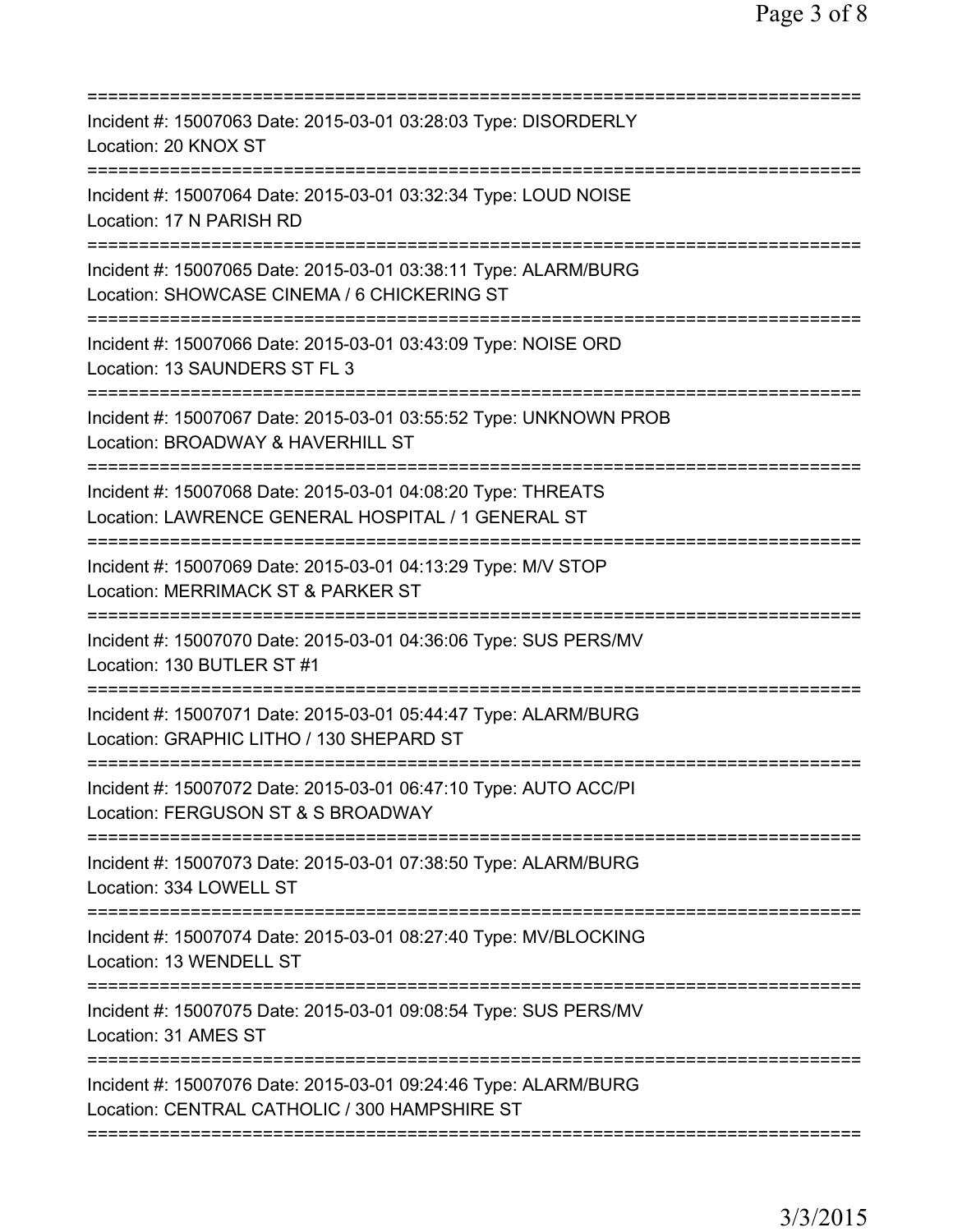| Incident #: 15007077 Date: 2015-03-01 09:51:32 Type: DISTURBANCE<br>Location: 205 BROADWAY                                                         |
|----------------------------------------------------------------------------------------------------------------------------------------------------|
| Incident #: 15007078 Date: 2015-03-01 10:16:10 Type: DOMESTIC/PAST<br>Location: 193 MAPLE ST #SUITE 5B                                             |
| Incident #: 15007079 Date: 2015-03-01 10:24:40 Type: HIT & RUN M/V<br>Location: 23 SALEM ST                                                        |
| Incident #: 15007080 Date: 2015-03-01 10:26:38 Type: ALARM/BURG<br>Location: COMM DAY CARE / 73 PROSPECT ST<br>:================================== |
| Incident #: 15007081 Date: 2015-03-01 10:26:49 Type: M/V STOP<br>Location: BRADFORD ST & HAMPSHIRE ST<br>-------------                             |
| Incident #: 15007082 Date: 2015-03-01 10:48:15 Type: FRAUD<br>Location: 67 ERVING AV FL 2<br>;==================================                   |
| Incident #: 15007083 Date: 2015-03-01 11:01:07 Type: DRUG VIO<br>Location: 314 HOWARD ST<br>================================                       |
| Incident #: 15007084 Date: 2015-03-01 11:10:03 Type: TRESPASSING<br>Location: 1 TREMONT ST<br>====================================                 |
| Incident #: 15007085 Date: 2015-03-01 11:12:17 Type: HIT & RUN M/V<br>Location: 264 PROSPECT ST                                                    |
| Incident #: 15007086 Date: 2015-03-01 11:26:13 Type: DOMESTIC/PROG<br>Location: 77 BROMFIELD ST FL 1                                               |
| Incident #: 15007087 Date: 2015-03-01 11:42:47 Type: LIC PLATE STO<br>Location: 34 AMES ST                                                         |
| Incident #: 15007088 Date: 2015-03-01 11:54:54 Type: ALARMS<br>Location: COMMONWEALTH MOTORS / 1 COMMONWEALTH DR                                   |
| =====================================<br>Incident #: 15007089 Date: 2015-03-01 12:12:13 Type: LIC PLATE STO<br>Location: 222 ESSEX ST              |
| Incident #: 15007090 Date: 2015-03-01 12:18:45 Type: THREATS<br>Location: LAWRENCE GENERAL HOSPITAL / 1 GENERAL ST                                 |
| Incident #: 15007091 Date: 2015-03-01 12:53:24 Type: HIT & RUN M/V                                                                                 |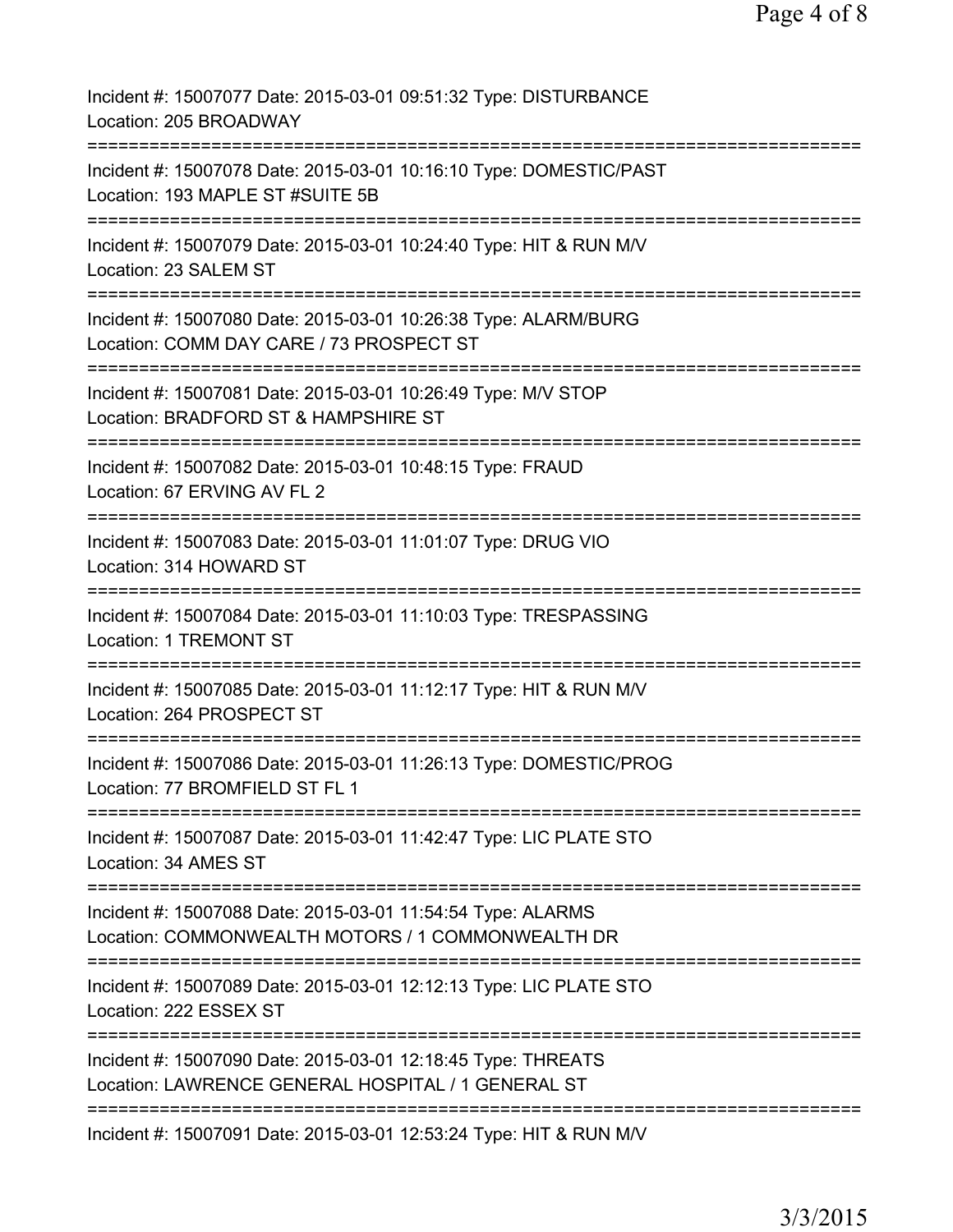Location: WALK-IN / BROADWAY & ESSEX ST =========================================================================== Incident #: 15007092 Date: 2015-03-01 13:20:40 Type: ALARM/BURG Location: HABIT OPCO / 10 EMBANKMENT RD =========================================================================== Incident #: 15007093 Date: 2015-03-01 13:27:26 Type: WARRANT SERVE Location: WEST ST =========================================================================== Incident #: 15007094 Date: 2015-03-01 13:33:22 Type: WARRANT SERVE Location: 53 CHESTER ST =========================================================================== Incident #: 15007095 Date: 2015-03-01 13:37:04 Type: HIT & RUN M/V Location: BROADWAY & TREMONT ST =========================================================================== Incident #: 15007096 Date: 2015-03-01 14:07:51 Type: LIC PLATE STO Location: 23 CHELMSFORD ST =========================================================================== Incident #: 15007097 Date: 2015-03-01 14:20:33 Type: MV/BLOCKING Location: 7 CAULKINS CT =========================================================================== Incident #: 15007098 Date: 2015-03-01 14:40:33 Type: B&E/MV/PAST Location: 200 COMMON ST =========================================================================== Incident #: 15007099 Date: 2015-03-01 14:44:10 Type: INVEST CONT Location: 27 BOEHM ST =========================================================================== Incident #: 15007100 Date: 2015-03-01 14:45:26 Type: MEDIC SUPPORT Location: 7 GRANT RD =========================================================================== Incident #: 15007101 Date: 2015-03-01 14:46:24 Type: MEDIC SUPPORT Location: 169 HAVERHILL ST =========================================================================== Incident #: 15007102 Date: 2015-03-01 14:50:09 Type: CK WELL BEING Location: 5 E HAVERHILL ST FL 1STFL =========================================================================== Incident #: 15007103 Date: 2015-03-01 15:05:51 Type: INVEST CONT Location: 330 JACKSON ST =========================================================================== Incident #: 15007104 Date: 2015-03-01 15:25:15 Type: NOISE ORD Location: 34 BRADFORD ST FL 3 =========================================================================== Incident #: 15007105 Date: 2015-03-01 15:36:53 Type: VIO CITY ORD Location: S BROADWAY & SALEM ST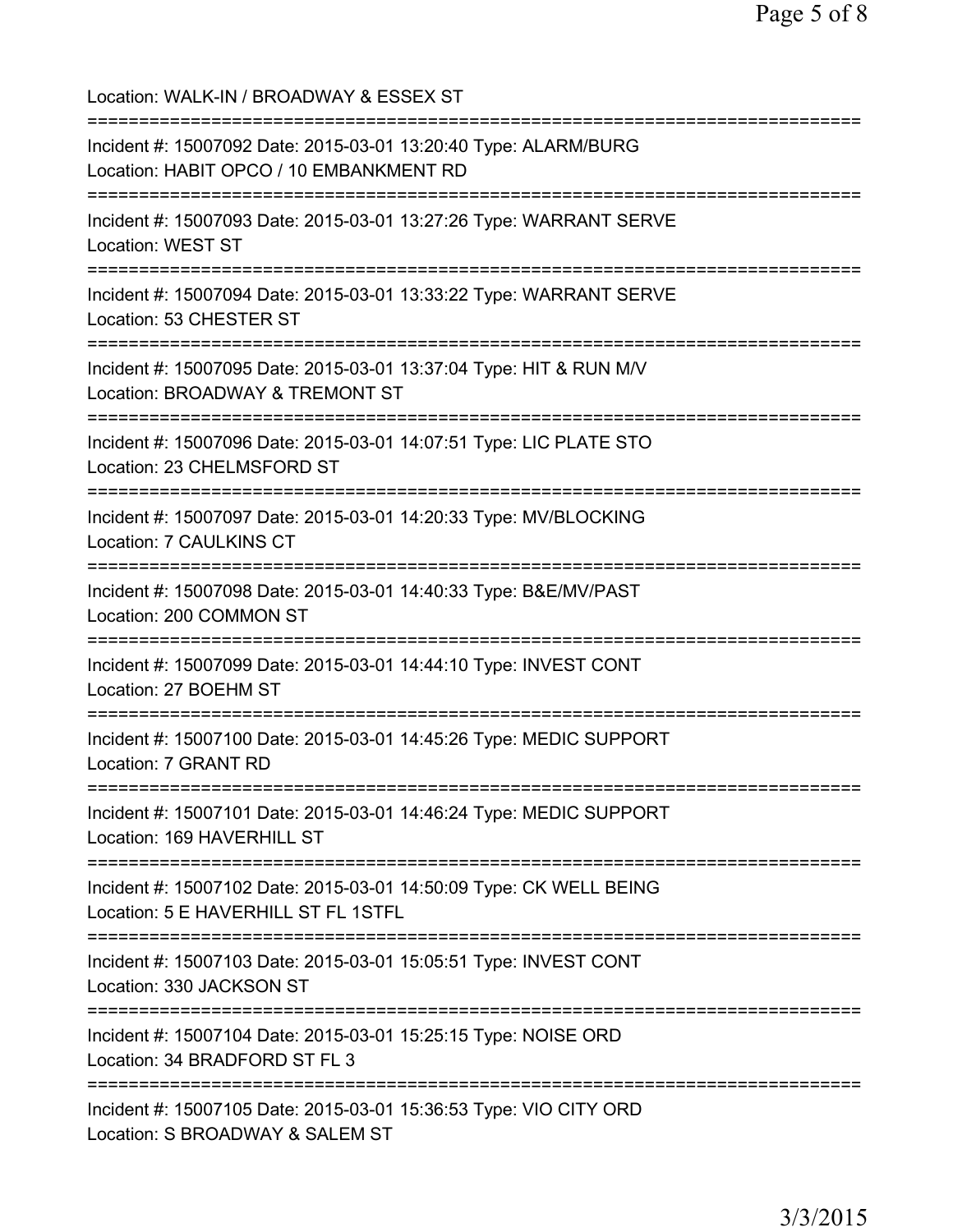| Incident #: 15007106 Date: 2015-03-01 15:39:57 Type: MAL DAMG PROG<br>Location: 12 TREMONT ST                                                         |
|-------------------------------------------------------------------------------------------------------------------------------------------------------|
| Incident #: 15007107 Date: 2015-03-01 16:00:46 Type: A&B PAST<br>Location: WALK-IN / 1 TREMONT ST                                                     |
| Incident #: 15007108 Date: 2015-03-01 16:12:21 Type: MEDIC SUPPORT<br>Location: PRIMO'S LIQUORS / 450 HAVERHILL ST                                    |
| Incident #: 15007109 Date: 2015-03-01 16:12:49 Type: STOLEN PROP<br>Location: IMAGINE THAT / 354 MERRIMACK ST<br>==================================== |
| Incident #: 15007110 Date: 2015-03-01 16:41:30 Type: STOLEN PROP<br>Location: 25 WARREN ST                                                            |
| ;===============================<br>Incident #: 15007111 Date: 2015-03-01 17:02:33 Type: MAN DOWN<br>Location: 37 BROMFIELD ST #1 FL 1                |
| Incident #: 15007112 Date: 2015-03-01 17:28:19 Type: A&B D/W PAST<br>Location: 47 TREMONT ST FL 2                                                     |
| Incident #: 15007113 Date: 2015-03-01 17:43:52 Type: SUICIDE ATTEMPT<br>Location: 63 FERRY ST #1 FL 1<br>=========                                    |
| Incident #: 15007115 Date: 2015-03-01 17:47:07 Type: ALARM/BURG<br>Location: WEATHERBEE SCHOOL / 75 NEWTON ST                                         |
| Incident #: 15007114 Date: 2015-03-01 17:47:09 Type: MV/BLOCKING<br>Location: 58 CONGRESS ST                                                          |
| Incident #: 15007116 Date: 2015-03-01 17:47:45 Type: HIT & RUN M/V<br>Location: 62 OSGOOD ST                                                          |
| Incident #: 15007117 Date: 2015-03-01 18:19:11 Type: MEDIC SUPPORT<br>Location: 329 HIGH ST                                                           |
| Incident #: 15007118 Date: 2015-03-01 18:20:32 Type: HIT & RUN M/V<br>Location: 53 WOODLAND ST                                                        |
| Incident #: 15007119 Date: 2015-03-01 18:29:36 Type: FIGHT<br>Location: 56 SPRINGFIELD ST                                                             |
|                                                                                                                                                       |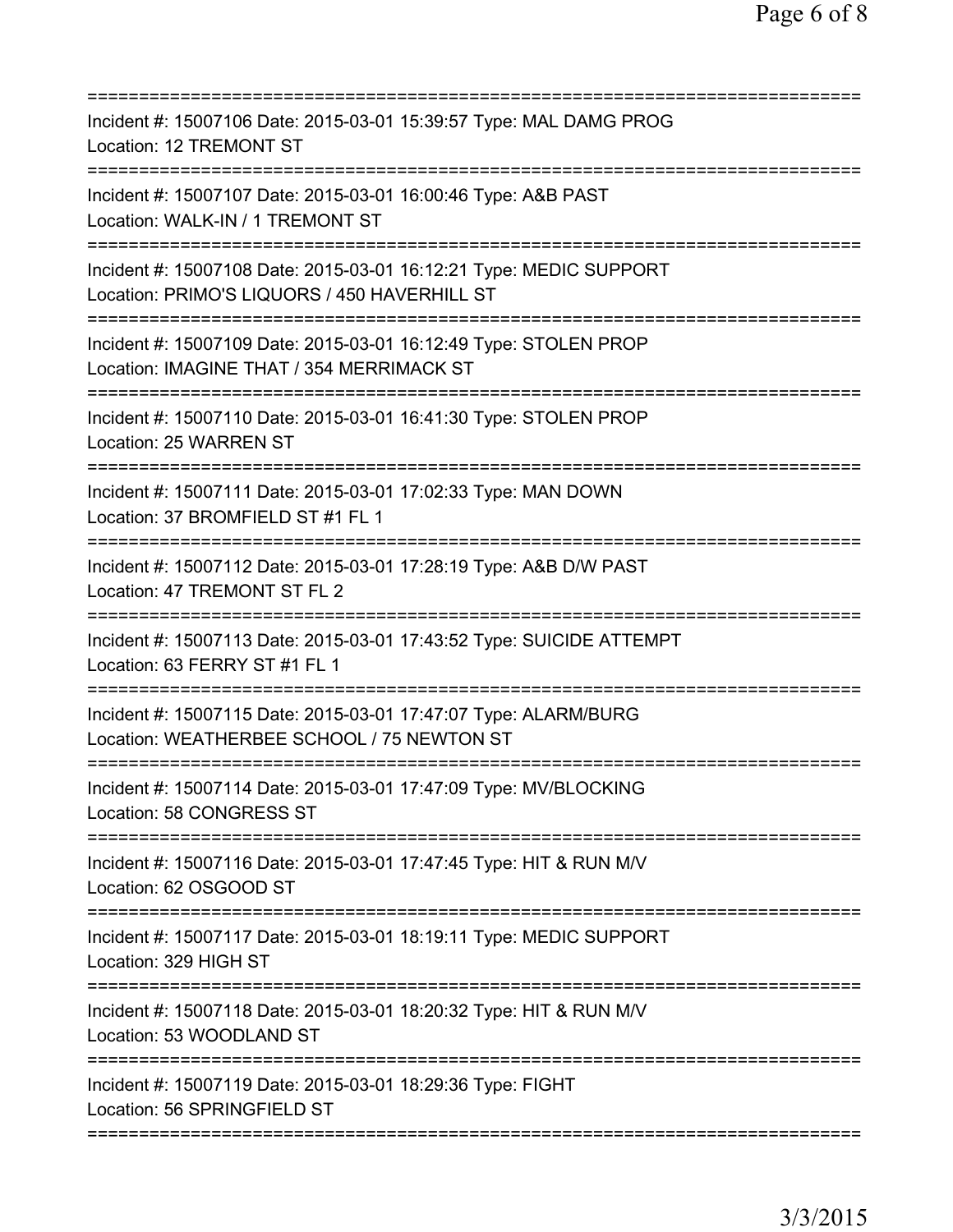Incident #: 15007120 Date: 2015-03-01 19:03:07 Type: CK WELL BEING Location: 97 SPRINGFIELD ST FL 2 =========================================================================== Incident #: 15007121 Date: 2015-03-01 19:12:04 Type: SUS PERS/MV Location: TREADWELLS / 265 MERRIMACK ST =========================================================================== Incident #: 15007122 Date: 2015-03-01 19:30:46 Type: DOMESTIC/PROG Location: 6 AVON ST FL 2 =========================================================================== Incident #: 15007123 Date: 2015-03-01 19:33:40 Type: SHOPLIFTING Location: CUMBERLAND FARMS / 320 S BROADWAY =========================================================================== Incident #: 15007124 Date: 2015-03-01 19:56:51 Type: ROBBERY ARMED Location: RAYS MULTI SERVICES / 137 LAWRENCE ST =========================================================================== Incident #: 15007125 Date: 2015-03-01 19:59:55 Type: KEEP PEACE Location: 248 BROADWAY =========================================================================== Incident #: 15007126 Date: 2015-03-01 20:15:18 Type: DISTURBANCE Location: 31 WOODLAND ST FL 2 =========================================================================== Incident #: 15007127 Date: 2015-03-01 20:26:06 Type: INVESTIGATION Location: 15 BIRCH ST =========================================================================== Incident #: 15007128 Date: 2015-03-01 20:36:57 Type: SUS PERS/MV Location: 99 DRACUT ST =========================================================================== Incident #: 15007129 Date: 2015-03-01 20:39:57 Type: TOW OF M/V Location: 5 FITZ ST =========================================================================== Incident #: 15007130 Date: 2015-03-01 20:41:34 Type: SUS PERS/MV Location: 5 FALLON ST =========================================================================== Incident #: 15007131 Date: 2015-03-01 20:56:19 Type: STOL/MV/PAS Location: 59 STATE ST =========================================================================== Incident #: 15007132 Date: 2015-03-01 20:59:06 Type: NOISE ORD Location: 26 KENDALL ST FL 1 =========================================================================== Incident #: 15007133 Date: 2015-03-01 21:01:14 Type: MV/BLOCKING Location: 484 ANDOVER ST =========================================================================== Incident #: 15007134 Date: 2015-03-01 21:03:31 Type: MV/BLOCKING